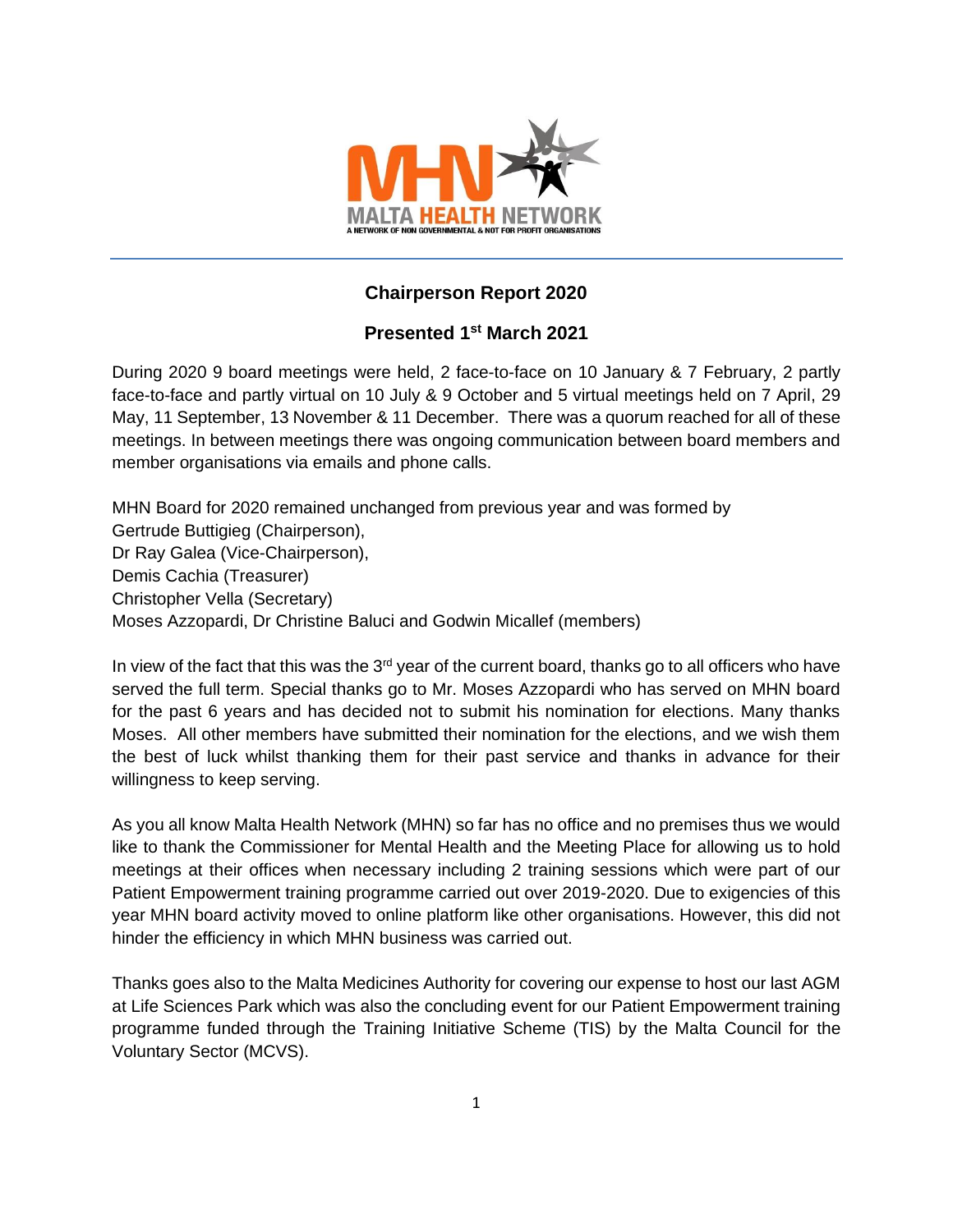Last but not least thanks to the Office of the Prime Minister (OPM) for approving once again the secondment of Ms Melanie Agius Attard to assist MHN in administrative work and upcoming projects.

### **Membership update & Survey**

During 2020, MHN received 1 application for new memberships this was processed, and Genetic & Genomic Counselling Association of Malta was accepted. Unfortunately, 1 organisation has been dissolved and another organization decided not to remain members anymore. Most members have been brought about up to date with membership fees. Should any organization experience difficulties with paying membership due to the current situation please approach the board in writing.

Between July-September we had 2 students who did their volunteering placement with MHN, these helped to carry out a survey among members. From this survey it resulted that MHN members represent almost 12,000 people. These include patients, family members, patient representatives, professionals, and volunteers. Half of the members are patients themselves whilst between the different organisations there are over 1,200 professionals. These include medical doctors, Chiropractors, Physiotherapists, Occupational Therapists, Speech Language Pathologists, educators, and other professionals who are part of advisory boards, administrative staff as well as trained teachers and other university graduates.

Whilst the number of patients is around 6,000 there are organisations who have a wider reach through social media where they have over 5,000 members in their Facebook page. When these organisations were asked how many patients'/ relatives/cases make part of their organisations they answered that around 2,300 form part and this apart from the fact that some organisations support around 400 vulnerable families and 250 family caregivers.

Regarding students who form part of these organisations one will find that there are around 100 students among the different organisations but then the MMSA alone has around 650 medical students that also form part and give their contribution. General public there are around 456 persons who give a helping hand to these associations and some are committee members. While some of these members pay a nominal fee.

To align MHN work with the areas considered as priorities by the members, these were asked which areas they considered more important:

- 1. Patients' Rights
- 2. Health Policy
- 3. Patient Empowerment
- 4. Patient Safety
- 5. Self-Management
- 6. Access to Innovative Medicines
- 7. Chronic Pain issues
- 8. Access to medicines in schools
- 9. Safe use of antibiotics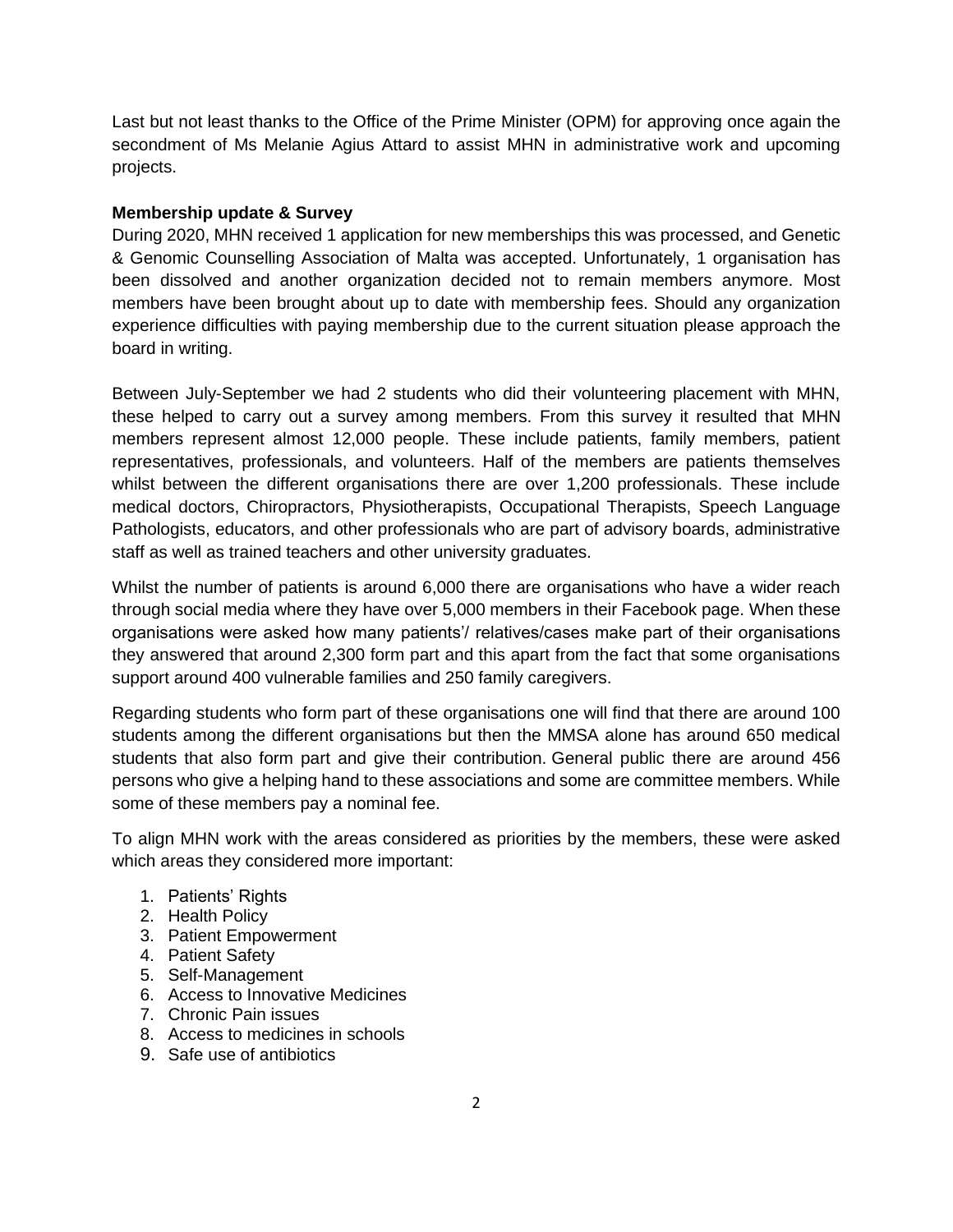#### **Activities on Local Level**

#### **Meeting with Important Stakeholders:**

In January 2020 MHN representatives met Prof Anthony Serracino Inglott, obo Malta Medicines Authority with the aim of strengthening our relations between both entities. MMA were interested in concrete collaboration on the Patient Academy project and interested in hosting the EUPATI training and possible accreditation. Further to this meeting MHN to participate in the MMA stakeholder strategy meeting held online in November 2020.

**TIS funded Training Programme:** Empowering patients and Health related NGOs to influence Health Policy at National and International levels

Following 2 successful training sessions held in 2019 both held at San Anton Palace, thanks to the courtesy of the Office of the President of Malta and the last 2 sessions and Certificate Award Ceremony were held in 2020

| Session 3 Patients' Empowerment       | 15th January 2020  |
|---------------------------------------|--------------------|
| Session 4 The Patient and Legislation | 7th February 2020  |
| Session 5 Certificates Award Ceremony | 28th February 2020 |

Feedback was very positive and will serve as guidance for future events. Presentations for which we had permission to share are available on MHN websites.

MHN Application as legal identity: This was voted for at the last AGM and we are working on it, we hope to conclude this process this year including the changes to the statute which were requested by MBR in order for our application to be accepted.

## **Collaboration with other entities:**

Collaboration with the COVID-19 Response team in helping with volunteers. In March 2020 as the pandemic hit Malta, MHN board agreed to contribute to the national emergency by mobilizing an initiative to rope in Volunteers to help with various duties embarked upon by Public Health Department. A call was launched and within 3 weeks we had close to 500 volunteers registered. These were deployed in various tasks including administrative work with Environmental health, contact tracing, helping with POYC and administrative help at the swabbing hubs. We recruited people from all walks of life, and everyone was gladly giving his utmost. At the same time, we collaborated with Malta Medical students' association who were assisting also in the Covid-19 helpline. Between March-April we totalled 10,000hrs of volunteering. SOS Malta was also helping in the logistic coordination and in May 2020 we launched an online volunteers' recruitment portal which is still active till today. Between May till end 2020 we kept helping with volunteers as things changed. It is estimated that we gave more than 12,000hrs of volunteering between May-December and the volunteers involved over this period was around 400 people. There were times when we also helped the Malta Trust Foundation which was distributing food aid and we had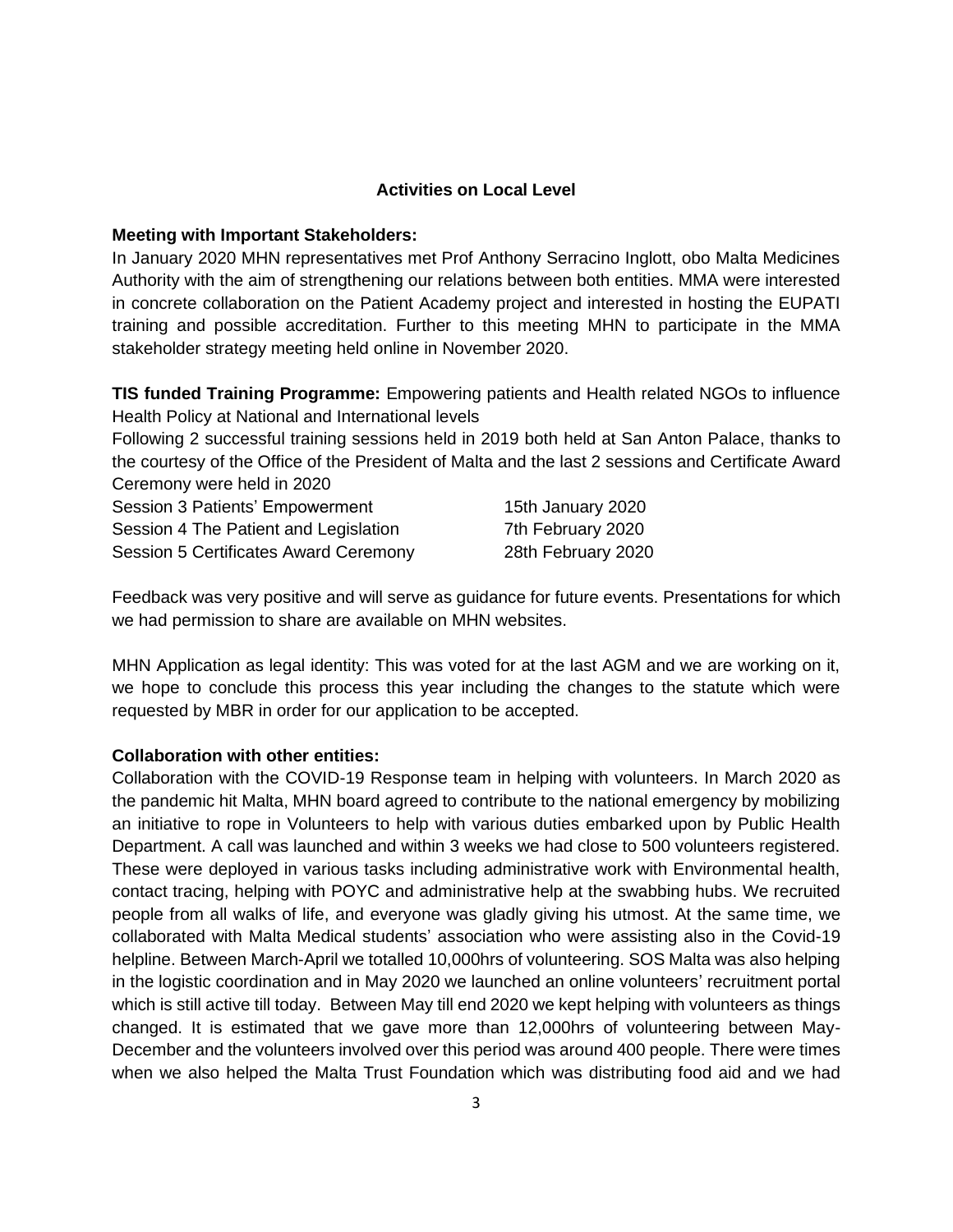volunteers helping with other ad-hoc duties such as doing shopping, getting medicines or dog walking for families in quarantine. This effort was recognized by the Superintendent of Public Health, Dr Charmaine Gauci who signed the nomination of MHN for the Voluntary Organisation Award 2020. Unfortunately, we did not win the award but being nominated was already an honour.

Contribution to the Smoking and Health Advisory Committee: in 2020 GB was once again nominated as patient representative nominated on committee, however due to the COVID-19 pandemic this committee met only twice and then stopped altogether.

During AGM we committed to put on MHN agenda the matter of accessibility of medicines to school children, unfortunately nothing was done on this subject – maybe the new board would take it up again.

The other matter which was discussed was the issue of Life Insurance for chronic patients. An online meeting was held where all members were invited. Work on this topic has started and we plan to work more on it during this term.

Collaboration with MEUSAC – during consultation on the Europe Beating Cancer Plan – MHN submitted online feedback during the consultation which was carried out by the EU Commission. MHN made were also presented to MEUSAC which was carrying out exercise to get opinion of Maltese entities on EU Pharmaceuticals Strategy. GB was also invited to participate in EU day online seminar by MEUSAC held on 6th May. The virtual meeting was very positive were attended minister and unions. MHN was chosen to participate.

**Visibility:** We have kept website updated as much as possible. There was a positive response by members to promote their events via Calendar and we are willing to keep doing this and improve. We have also used Facebook page extensively to spread out messages. We were invited by NET TV to invite members to participate in TV programme, various organizations accepted. Also we supported an initiative by MCVS to participate in program on Volunteering which was aired during summer on TVM.

## **MHN Projects**

.

**Societal Impact of Pain (SIP) Malta** – we have kept this project going through having a dedicated session in January where participants were invited to indicate the priorities for the coming year. Unfortunately, due to Covid we did not proceed further however in we held and online meeting and issued an expression of interest to see how participants were interested in contributing. Since special attention was on training of patients and professionals this will be given a priority this year. In fact, GB & CV have represented SIP Malta on various online meetings held by SIP Platform and we have submitted our request for support for these initiatives. We look forward to work on this throughout the year.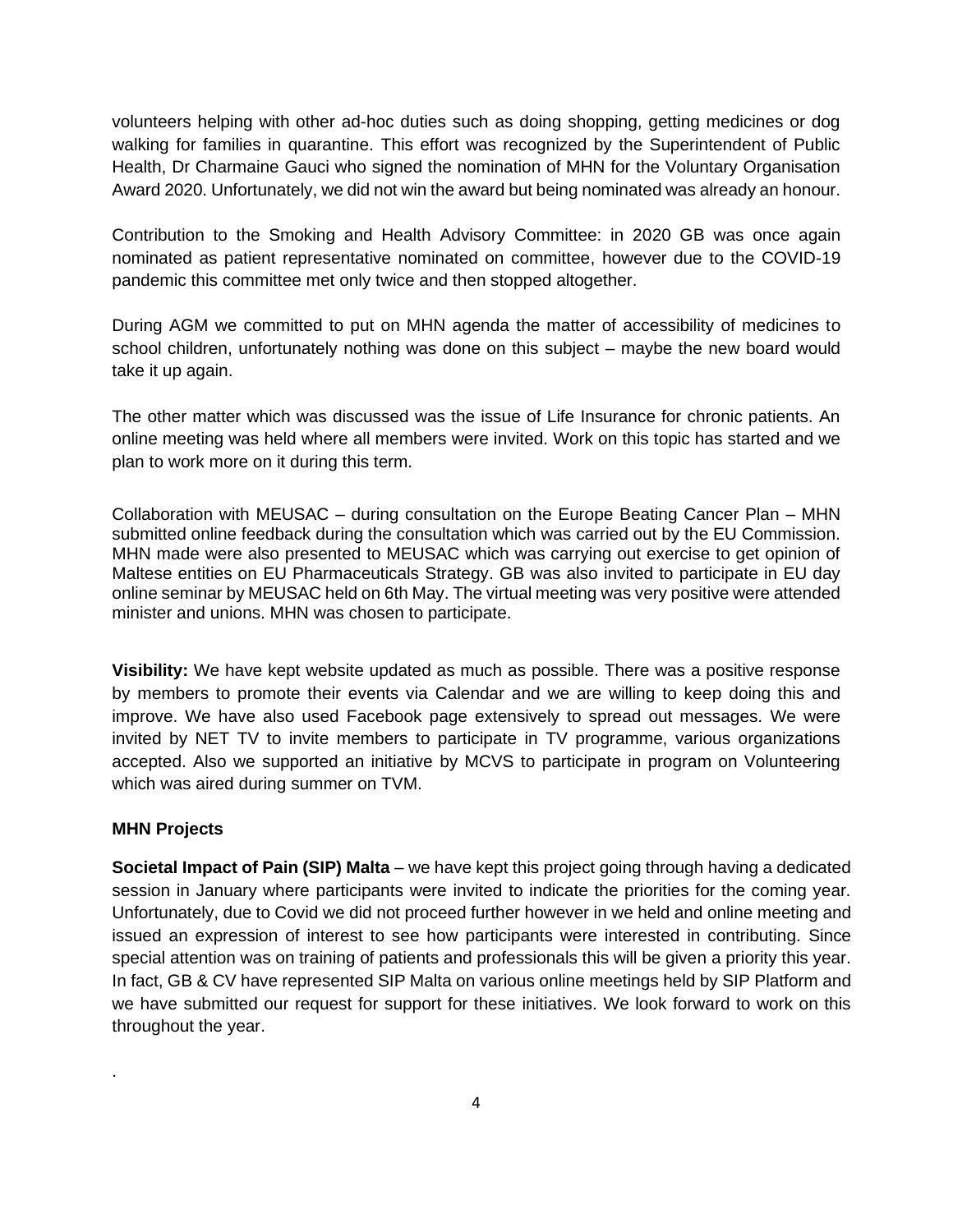**European Patient Academy for Therapeutic Innovation (EUPATI):** We have kept our participation alive. Throughout the year there was a change in the Maltese representative for Pharma who is now Mr Mark Mallia, who has taken a very keen interest in the project and thus we hope to organize some events to raise more awareness on this project and it's benefits for the patient population. Ms Christine Montague was also accepted to do the EUPATI fellow training and is currently undergoing the training. This has now changed to an online programme and we hope to open up the opportunity to more Maltese participants to take up the training. We are still emphasizing on EUPATI that the course needs to be accredited by a recognized institution e.g. a University so it will attract more interest. In the meantime, the website has been revamped and links are available through MHN website where some of the content is also available in Maltese.

**European Patients Forum (EPF):** MHN has kept its membership in EPF thanks to the support received through Civil Society Funds. This year all EPF events were online and MHN representatives participated in EGM and AGM. Thanks to EPF we could also offer leadership training programme for which various patients submitted an application, but Ms Mary Vella was selected and did the programme. Another opportunity was for the Youth Summer Camp for which 2 representatives from MARD were selected and again the training was carried online. EPF has also offered various webinars during this year most of which were also recorded and are available on EPF social media channels

We are still contributing to the EPF led project COMPAR-EU project. This is a Horizon 2020 project. EPF is leading the package Eliciting patients' priorities and preferences. This project is looking at chronic conditions primarily Type 2 Diabetes, Obesity, Chronic Obstructive Pulmonary disease and heart failure. We have 4 Maltese participants in the project. All meetings related to this project have moved online and the plan is that this project will be concluded by end of this year.

**Active Citizenship Network (ACN):** Like other events the events organized by ACN moved to online webinars. In 2020 we were invited to nominate persons to participate in the Understanding for Cardiovascular Prevention Initiative. This is a 2-year project which will involve training and then dissemination of information on a local level. 2 nurses who work in the field of Cardiovascular education and rehabilitation participated in part of the training. This project is still ongoing and MHN participation is still active.

**ISAL Foundation**: Following MOU signed in 2019 we were partners in a project proposal on Chronic pain – called Sentinels of Pain which was submitted through the Europe for Citizens fund 2020, unfortunately project did not make it for funding for by a very slim margin. Other opportunities will come!

**European Public Health Alliance (EPHA):** we are still members, thanks again for support for membership through CSF. This year we managed to participate in AGM which was held online. Thanks to our active participation in 2019 in the Roadmap for action on antimicrobial resistance